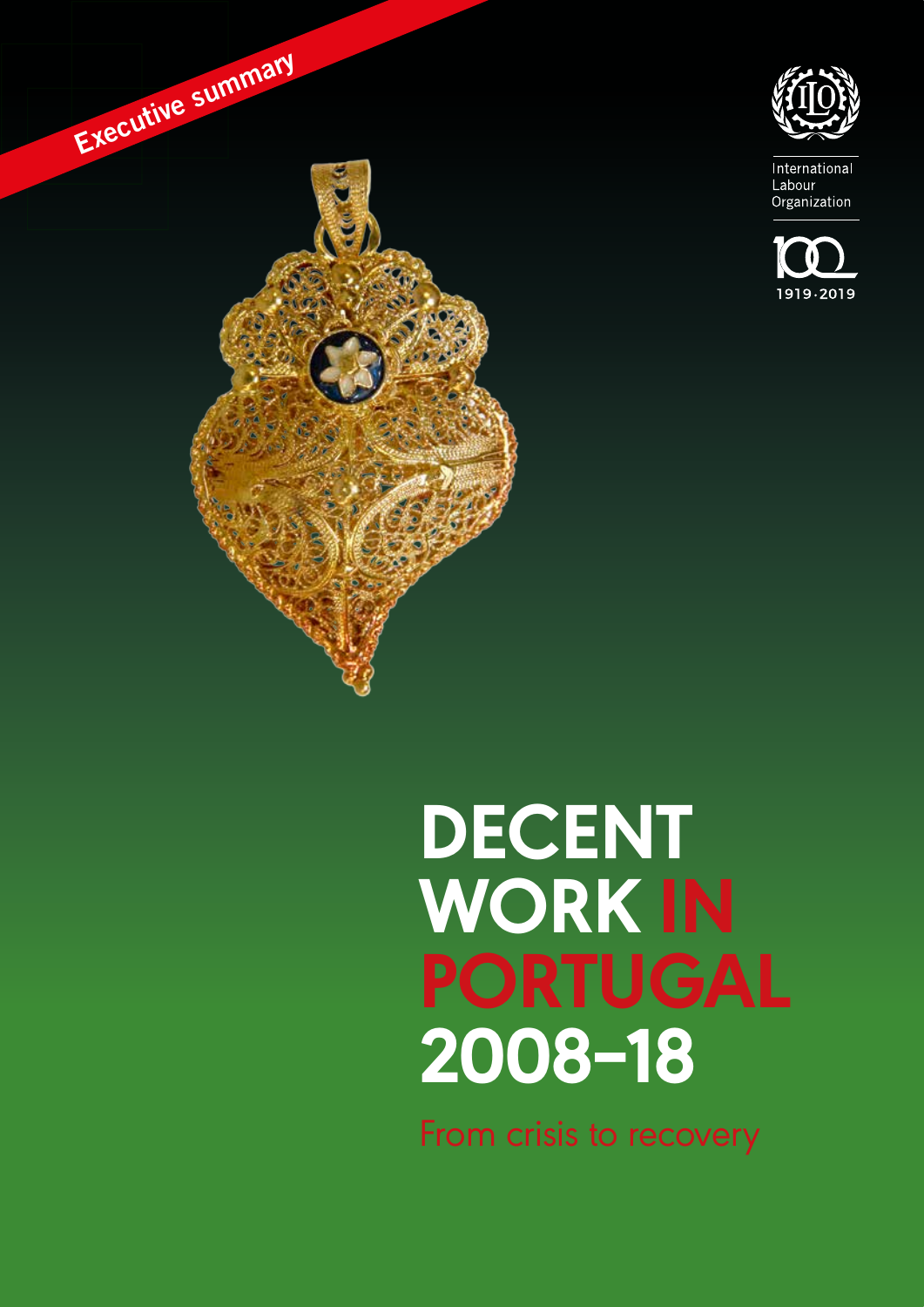# Executive summary

This report has been prepared following consultations with the Ministry of Labour, Solidarity and Social Security (MTSSS) of Portugal with the objective of reviewing the country's economic and labour market situation since 2008 and examining future prospects. It follows a previous ILO report, Tackling the Jobs Crisis in Portugal, prepared in 2013, and updates its findings and recommendations in view of the recent developments in Portugal and the European Union until the end of 2017.

#### The report highlights three distinctive features that helped Portugal through a tough adjustment process, and towards swift economic and labour market recovery

Following the financial and sovereign debt crises, Portugal went through a difficult process of adjustment and recovery common to other economies in the Eurozone. The implications for the labour market were severe. It took almost ten years to restore a consistent period of economic growth and reach employment levels approaching those prevailing before the global financial crisis.

**First, the country was already on its own adjustment path before the crisis.** A series of policies had gradually been implemented that helped fostering business restructuring towards the tradable sectors, including measures to reform the public sector, enhance the quality of infrastructure, support integration in global production chains, rapidly increase the education attainment of citizens and reform the training system. As external economic and financial conditions improved, the economy was ready to restart.

**Second, the Portuguese experience does not support the conventional notion that adjustment can be accelerated and international competitiveness rapidly regained simply by means of reducing labour costs and making the labour market more flexible.** More effective in the case of Portugal appear to have been broader measures to improve the business environment, ensure access to credit, improve the capability of the public administration, fine-tune tax and fiscal incentives, actively and wisely manage the public budget, and the preservation of the level of minimum wages, thus avoiding a sudden drop in domestic demand.

**Third, while the scope of reforms and the fiscal targets of the financial assistance programme in 2011–14 were determined externally, the successive policy packages were discussed and adopted at national level, with the engagement of the social partners.** This was a factor behind success in the most recent years. For one, it contributed to addressing the attention to the social costs of fiscal consolidation and the importance of supporting incomes and wages to boost economic growth. It is the view of this report that social dialogue – though not always resulting in unanimous consensus– was a primary vehicle to tailor policy changes to the needs and circumstances of the country and ensure buy-in.

The effective application of relevant International Labour Standards has also contributed to the achievement of the primary objective of the various policy initiatives reviewed by this report, which were aimed at combining the pursuit of sound macroeconomic goals and fiscal consolidation with the creation and protection of decent jobs, while addressing the needs of the most vulnerable.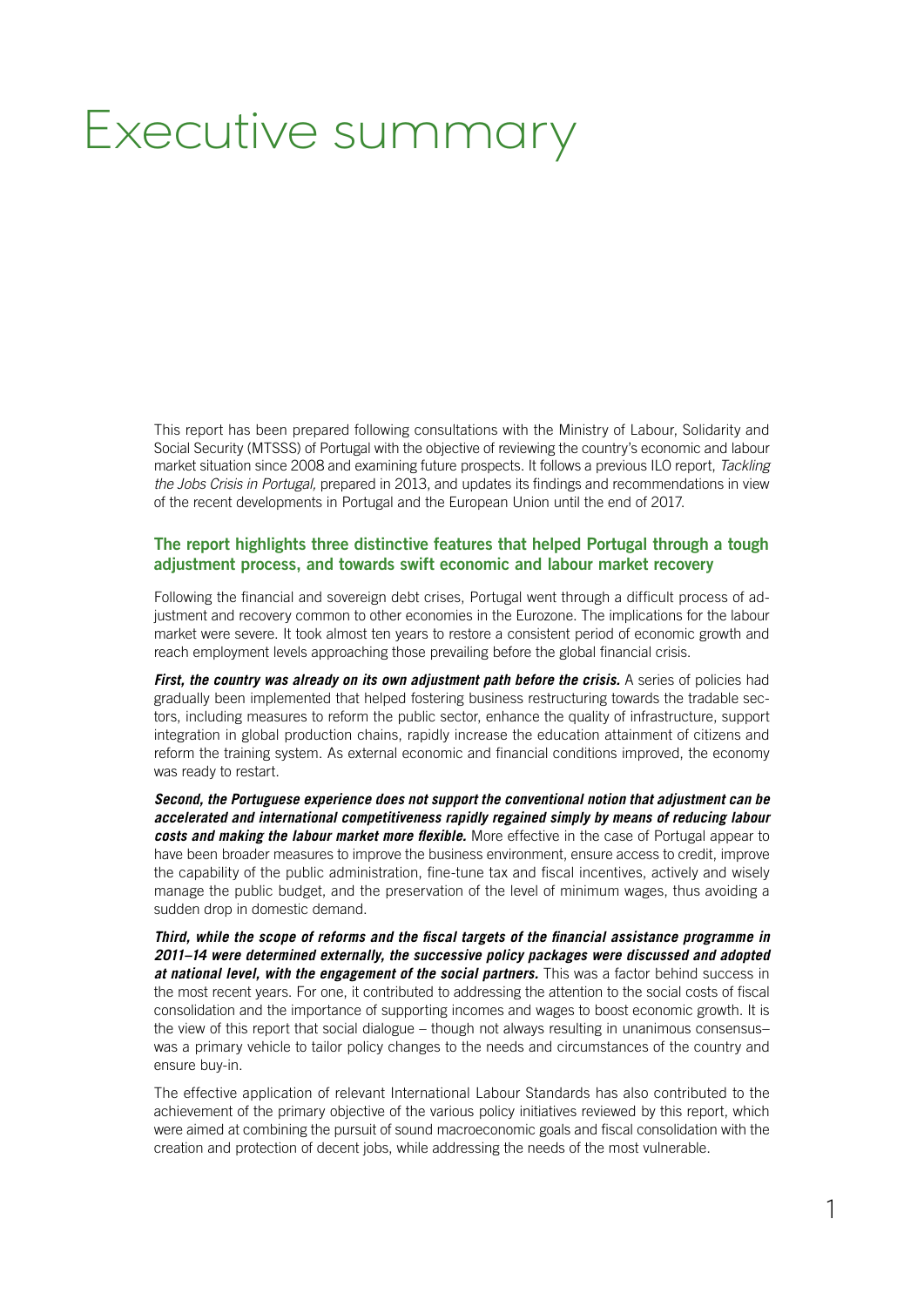Portugal has progressively regained financial and fiscal stability. But in spite of economic and employment recovery, there remain concerns about the quality of jobs generated and the need to further strengthen the production base to enhance external resilience. The two objectives are not incompatible. As suggested in the ILO report on Portugal presented in 2013, a coherent policy mix that focuses on decent work can help unlock a virtuous circle of improved social cohesion, productive upgrading and the generation of decent jobs.

## Key findings and policy considerations

#### A solid economic recovery is underpinned by thriving exports, shrinking debt and improved access to finance

Ten years since the burst of the global financial crisis, the country's economic recovery is on solid ground, as reflected by sound GDP growth and a return of employment to pre-crisis levels. A consistent pattern of economic growth has been restored; exports are thriving and the country has regained access to the international financial market; external debt is gradually being reduced; private sector investments are gradually picking up; and some fiscal space is opening up that could be used parsimoniously to address bottlenecks to economic growth and to sustain social cohesion.

Overall, the rebound of the economy has benefitted from the relative diversification of exports that have been a main driver for the recent growth, as well as gains in the efficiency of public expenditure and changes in business regulations.

#### Income support and other demand-driving measures can fuel more GDP growth

There has also been a policy shift to a more accommodative fiscal stance, in the effort to maintain a balance between, on the one hand, a credible commitment to fiscal consolidation and gradual public debt reduction and, on the other hand, the need to support incomes, domestic demand, job-rich recovery and investment. Significant growth in 2016–18 is benefitting from some pick-up in domestic demand and especially investment – a welcome development that would fuel further increases in GDP.

External and domestic developments have contributed to boosting labour demand. Labour supply has been in a good position to capitalize on the new employment opportunities. Educational attainment of the Portuguese has increased significantly over the course of the last decade, and there are almost as many women as men in the labour force. The result has been a significant increase in employment that has recovered lost ground reaching 4.8 million by end-2017, while the number of unemployed has declined to levels last seen in 2003.

#### Despite rising employment, job quality and wages remain low

There remain however concerns with the quality of jobs. Labour market segmentation is widespread, with large numbers of temporary jobs. Stable and secure jobs are especially rationed for the younger cohorts, in spite of their growing educational attainments. Wages have remained nearly stagnant in real terms and are low relative to EU averages, although consistent increases in the minimum wage have contributed to a slight decline in inequality.

Areas that would require attention in the future include the level of gross fixed capital formation. The availability of credit has started increasing and the cost of credit has been decreasing as interest rates for non-financial firms have been reduced. Business credit in 2017 grew for the first time since 2011, but most firms still appear hesitant to borrow for investment purposes.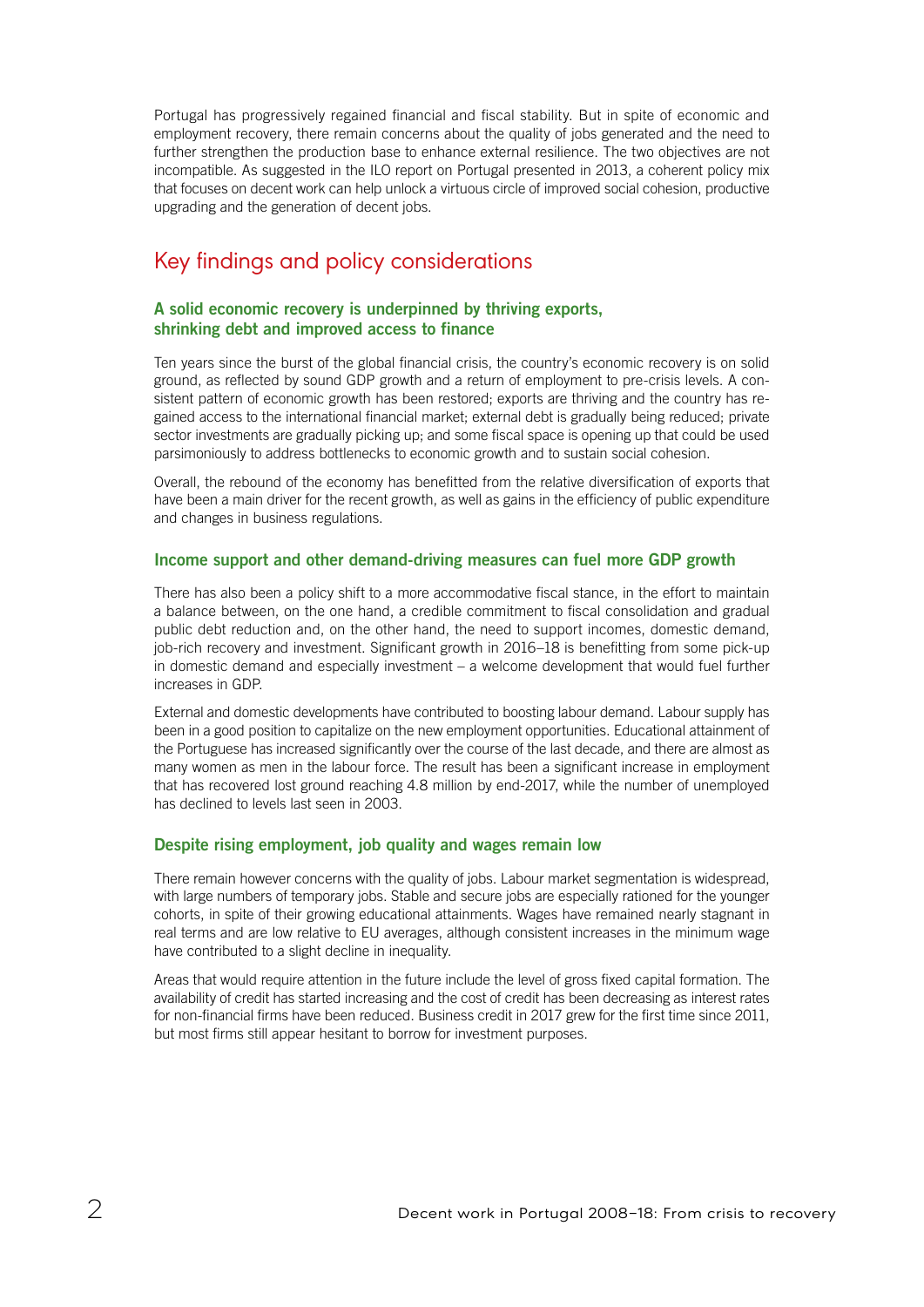#### Future efforts should amplify Portugal's competitive edge and explore space for fiscal expansion

Some need for fiscal prudence remains, to ensure that public debt follows a downward trend over the medium and long run. Over-reacting financial markets might lead to higher yields on Portuguese debt, should conditions for a turbulent re-pricing of risk in the Eurozone arise again.

The road ahead rests on strengthening the country's competitive position, while ensuring opportunities for secure and well-remunerated jobs for all, backed by adequate social protection measures. In the short run, any space for fiscal expansion should be explored. Attempts to reduce the external debt should not compromise public investment, whose rate was 1.8 per cent of GDP in 2017 – a low level by historical standards. Public spending for investment could help crowd in private productive investment.

#### Aligning wages to productivity gains could broaden the recovery, but investments and diversification are also key

In addition, the conditions for collective bargaining should be fully restored in order to adjust wages after years of stagnation and align them to long-term growth in productivity. This might stimulate domestic demand and broaden the recovery. It might have an impact on price competitiveness of Portuguese exports, if productivity gains are ignored, but its effects could be absorbed as shown by the experience of the past decade. Portugal should not lock itself into price competition with new EU entrants and Asia. Wage pressures might indeed provide an incentive for firms to invest in technical progress and innovation. This is particularly relevant for Portugal, which suffers from a low level of capital per worker compared to other European economies.

As suggested in the ILO report in 2013, investment promotion, reforms in the business environment and financial support measures should be couched in a focused growth strategy aiming at diversifying, innovating and getting closer to the technological frontier in medium-high tech goods and services in higher value-added markets, such as ICT, upgraded tourism, agricultural niches and greener industries. Public and private efforts should continue to be combined to improve financial support to enterprises, as well skills development, business support services, promotion of clusters and value chain upgrading.

#### The case of Portugal suggests that EU macroeconomic policy should move beyond a one-size-fits-all approach

Developments in the Eurozone significantly affect trends in the country. The adjustment experience of Portugal offers ground to reflect on ways the European Union could in the future better shelter its members from financial and economic storms, e.g. by calibrating EU monetary policy to the needs of all countries, by broadening the scope of financial stabilization instruments, and by revising the conditionality attached to those instruments, especially as it concerns changes in labour market regulations.

#### MoU-induced employment protection reforms were unnecessary in a labour market with sufficient flexibility and already-high rates of temporary contract work

Portugal adopted several employment protection legislation (EPL) reforms in line with the Memorandum of Understanding (MoU) signed in 2011 between the Portuguese Government and its international partners.<sup>1</sup> These reforms were also reiterated in a tripartite agreement in January 2012.<sup>2</sup> An explicit goal of the reforms was "to tackle labour market segmentation, foster job creation, and ease the transition of workers across occupations, firms, and sectors".

The list of the reforms prescribed by the MoU concerned the alignment of severance payments of open-ended contracts with those of fixed-term contracts; general reduction of severance payments; and altering valid grounds for dismissals. In addition, several other measures were undertaken,

<sup>1.</sup> The European Commission (EC), the European Central Bank (ECB) and the International Monetary Fund (IMF).

<sup>2.</sup> Not all trade unions signed the agreement.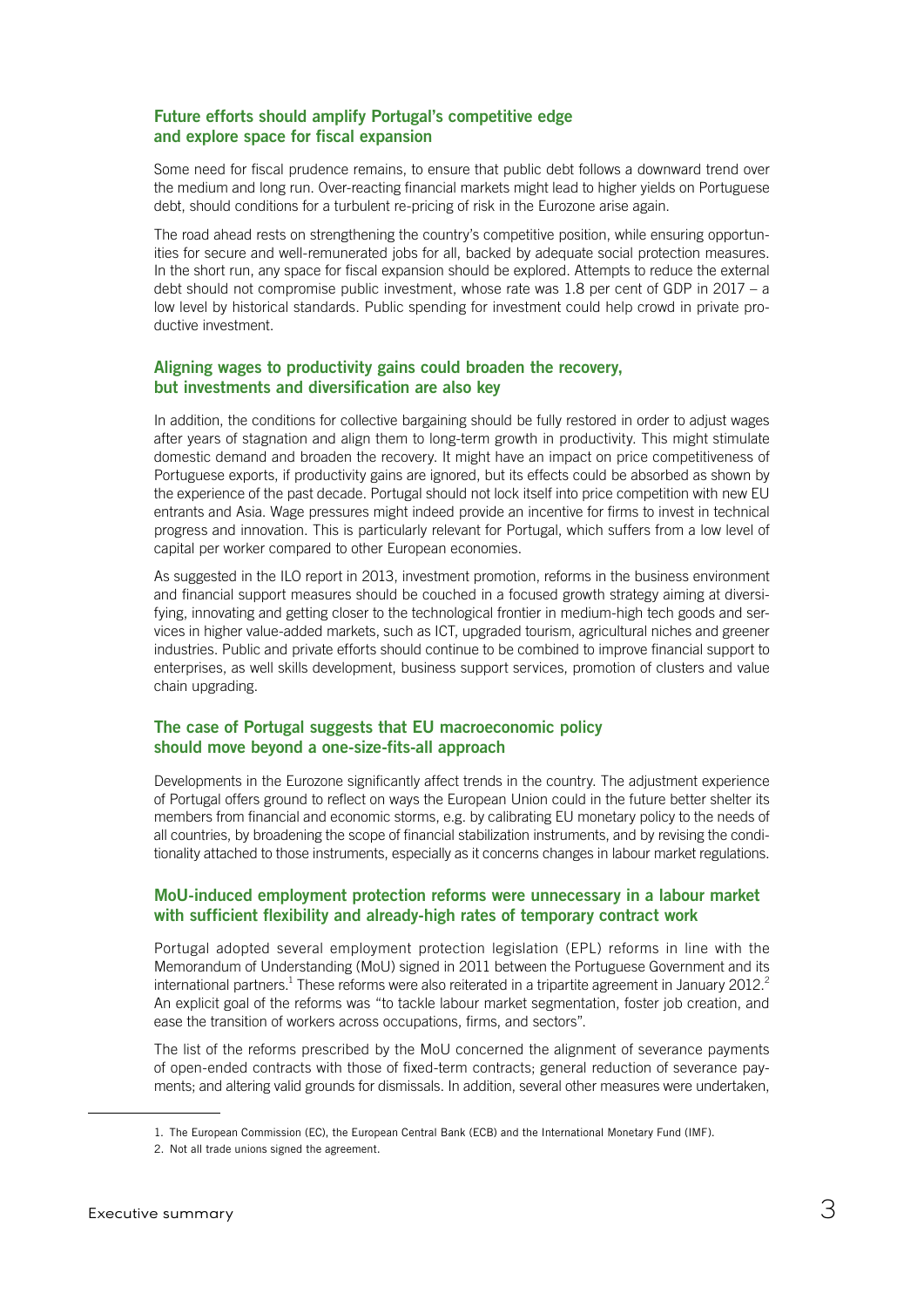including transitory additional renewals of temporary contracts, a decrease of the end-of-contract indemnity, and extension of the total duration of very short-term contracts.

Contractual labour market segmentation has been a long-standing feature of the Portuguese labour market. Temporary contracts disproportionately affect younger workers (15–24) and their use has risen from less than 40 per cent in 2000 to more than 60 per cent by the early 2010s for this age group, where the figure has remained since. This has in part contributed to the near-5 per cent increase in the share of temporary contracts in total wage employment in the last 20 years. In most cases – and in contrast with other countries – temporary contracts are largely involuntary.

At the onset of the latest global economic recession, the legal framework favoured the use of temporary contracts, a situation that was reinforced by the reforms introduced between 2011 and 2013. Further ease of the use of temporary contracts was accompanied by a decrease of employment protection for permanent workers without leading to a change in the share of temporary workers among employees. Thus, adjustment reforms reduced protections without benefit to employment or the labour market.

Segmentation continues to raise both equity and efficiency concerns. The equity concerns stem from the fact that workers in different contracts face different working conditions, including penalties in terms of earnings, skill development, and prospects for temporary workers. Efficiency is also compromised, because temporary workers receive lower on-the-job training, and their high turnover does not favour skill and in-house knowledge accumulation, thus reducing overall productivity.

#### Future policies should include incentives to convert temporary contracts to permanent ones and ensure equality of treatment across contracts

While recognizing the validity of recent efforts, further policy measures to deal with labour market segmentation should aim at addressing its three key features: the high share of (involuntary) temporary employment; low transitions to permanent contracts; and unequal working conditions across contracts. Such measures can include placing stricter limits on the use of temporary contracts and ensuring compliance with such regulations. The tripartite agreement for the labour law amendments reached at the time of writing this report, and approved by the Parliament, takes steps in this direction. Enterprises can be encouraged to convert temporary contracts into permanent ones through various incentives, including in the area of training to be provided to temporary workers. Measures should also ensure equality of treatment and working conditions, eliminate incentives to use temporary contracts with the single aim of saving on labour costs, provide enough tools to enterprises to ensure internal rather than external flexibility, and stimulate responses through social dialogue that include temporary workers.

#### After deregulatory amendments, working hours – already high by EU standards – increased without improving employment opportunities

The regulation of working hours, working time arrangements, rest periods and holidays has been a central issue in the legal amendments that have taken place since 2008. This includes the reforms introduced during the adjustment period, whose aim was to increase working hour flexibility to improve employment opportunities and the economy overall. The experience of Portugal, however, provides little evidence that this deregulation worked. This may be in part due to the fact that the country's Labour Code already provided employers and workers with working time flexibility.

The amendments introduced under the MoU covered the expansion of flexible working time arrangements – including time banking, the reduction of overtime pay by 50 per cent and the elimination of compensatory rest periods for overtime hours. They were accompanied by a tripartite social dialogue agreement in 2012 that included the elimination of four national holidays and the elimination of extra annual holiday time ("bridge days"). Subsequently, some amendments were challenged in the Constitutional Court, which emphasized they could not be imposed on collective agreements in force without breaching the fundamental right to collective bargaining, therefore leaving some more favourable clauses from collective agreements in force.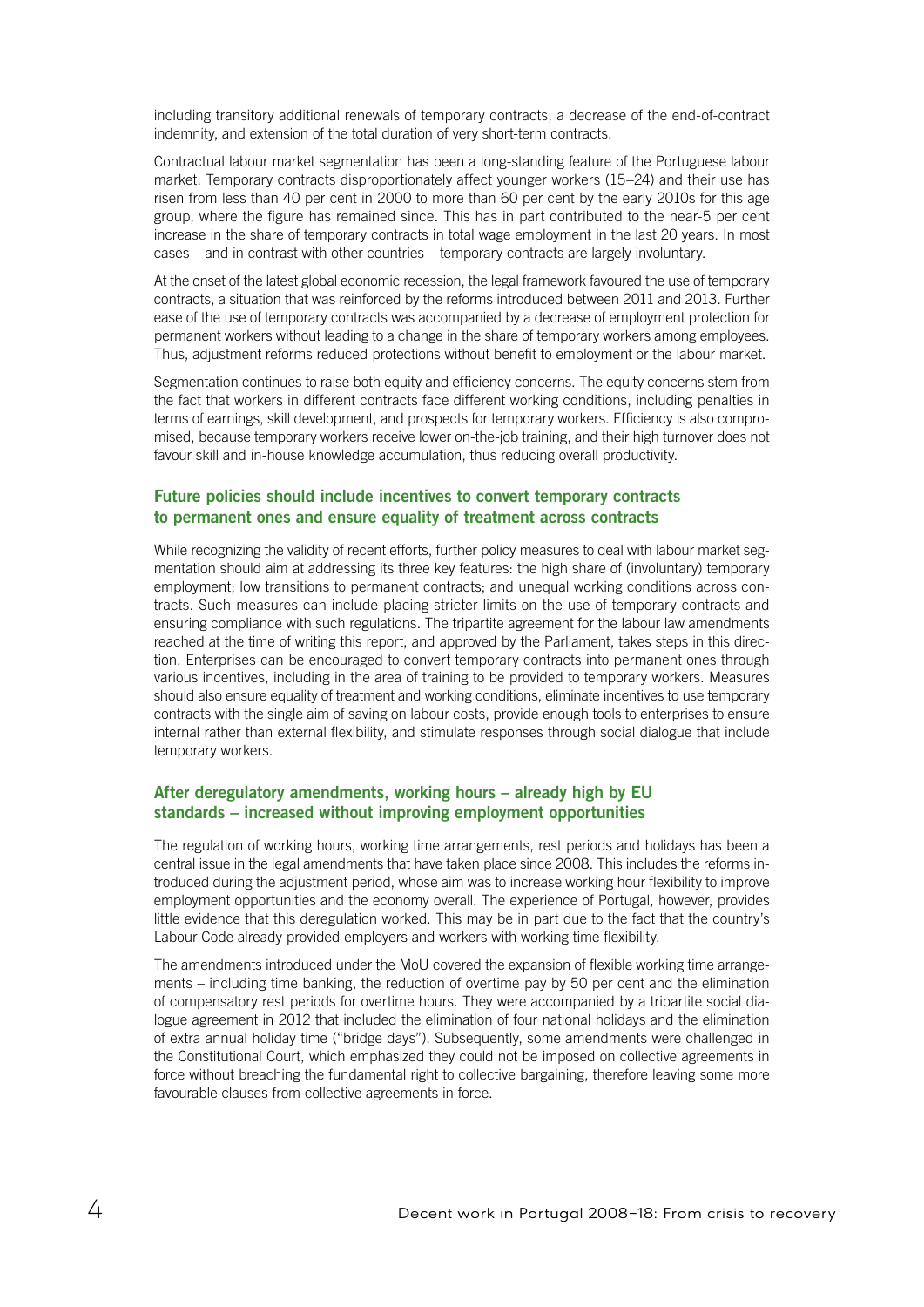#### With lower overtime pay and stagnant wages, these longer hours often mean more work for less money

Average numbers of usual weekly working hours increased on average by one hour – between 2009 and 2016 – and more so for women – even though Portugal already stood in the top quarter within the EU. The share of workers working overtime also increased and continues to rise. After a sharp increase, time-related under-employment started to decline as from 2015, with a declining share of part-timers who would prefer to work full time. This would suggest that there has been some improvement in options for employees working part-time hours. However, the increase in hours and the stagnation of monthly wages effectively reduced the hourly pay of workers.

#### Regulating working time in concert with wages and other aspects of employment may help workers and employers achieve optimal flexibility

The decision of the courts on the interplay between reforms and collective agreements implies that the best way forward is to articulate policies through social dialogue. While some of the reforms are still in force, others have recently been changed or reverted back to their pre-crisis formulation (e.g. the reintroduction of four public holidays, and discussions for time banking to be again subject to collective bargaining). More generally, working time should be seen as one of the elements of employment and should be regulated in conjunction with other aspects of employment, including wages, which in their totality can contribute the necessary flexibility desired by both workers and employers. Enforcement of any regulatory measures will be crucial to both workers and employers, while collective bargaining can also play a central role.

These considerations are particularly important in view of unfolding policy debates around the future of work and the impact of technology on workers and employers. The recent regulatory initiative in telework places Portugal at the vanguard of countries recognizing the need to balance the positive and negative impacts that technology can have on workers and employers. The recent resolution by the Portuguese Parliament on "on-call" work, with implications for the "right to disconnect", could be an important measure to help facilitate work-life balance for workers.

#### Labour inspections fell as adjustment reforms reduced resources while making labour laws more complex

Labour law enforcement in Portugal falls under the mandate of a single institution, the Authority for Working Conditions (ACT), under the Ministry of Labour, Solidarity and Security. The Labour Code of 2009 and its successive amendments that introduced flexibility related to contractual forms, organization of work and enlarged liability schemes also increased the legal complexity for enforcement mechanisms. Many of the new legal institutes required stronger efforts to build legal cases, thereby slowing the enforcement capacity of ACT.

The reforms under the adjustment programme further increased the complexity of labour law, while decreasing inspection resources (e.g. pay cuts, a freeze on career progression and a reduced number inspectors). The result – lower staff motivation and a reduced capacity of ACT to effectively play its role of regulator, as ACT is forced to focus increasingly on individual requests with a limited effect on the regulated environment.

From 2011 to 2014 the number of inspections dropped significantly, as did the rate of proactive inspections and the number of legal and technical advice given by ACT. Part of this drop is explained by a change in the methodology used to register inspections, but it is also the result of the tough fiscal consolidation choices the Government chose to make. The efficiency was further hindered by the incompatibility of the internal electronic system with data sources of other State regulatory agencies, e.g. to produce automated reports or management scoreboards. Application of the recent law (42/2016) that authorized the inter-connection of data between the State Tax Authority, Social Security and ACT is a step in the right direction in this regard, and could be the foundation for more analytical components of an integrated IT system.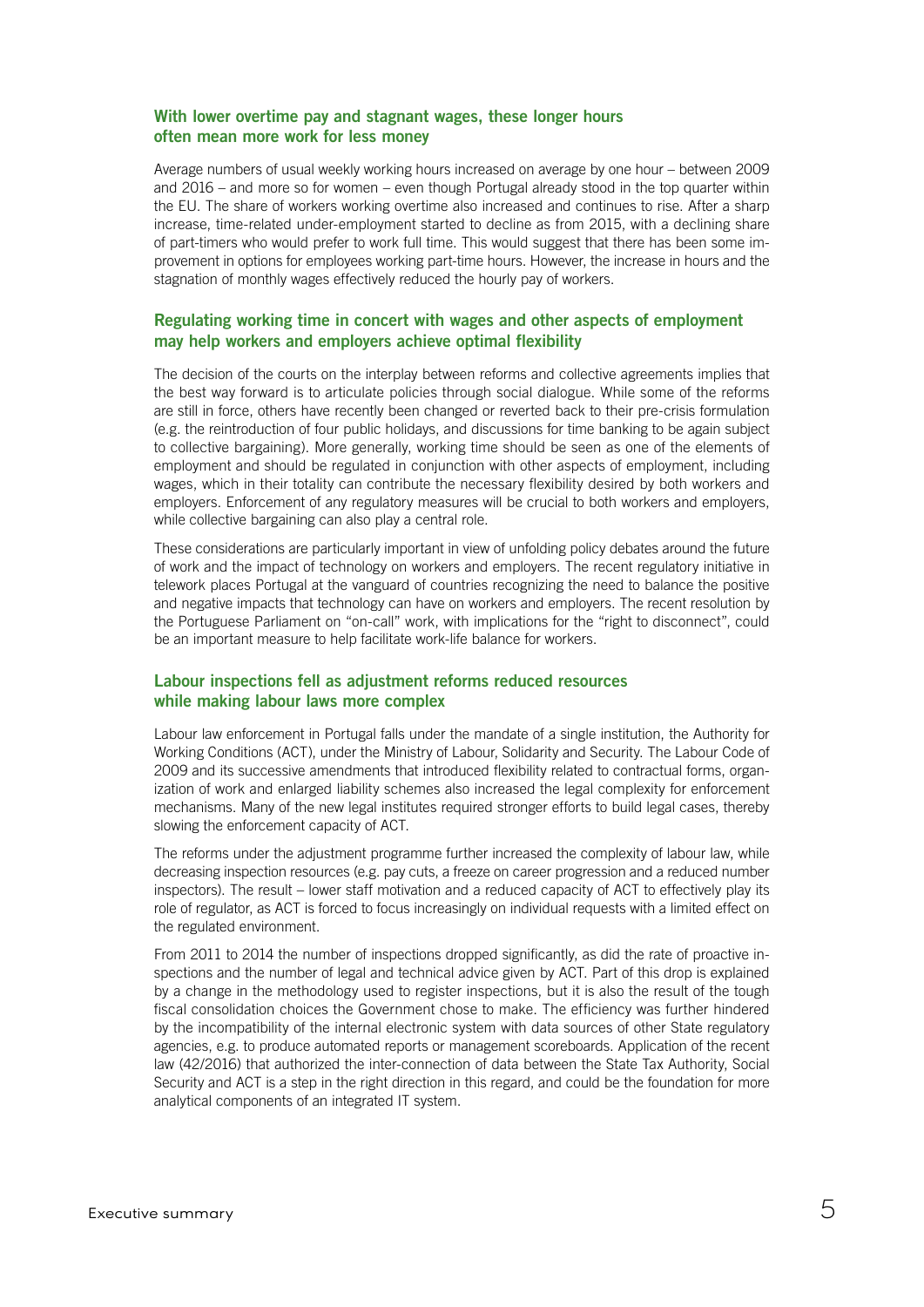#### Traditional enforcement can be enhanced by strategic compliance planning and new legal tools, and some steps have recently been taken in the right direction

Consequently, all issues discussed in this report call for more effective law enforcement. An important step would be to implement strategic compliance planning rather than the single use of the traditional enforcement, educational and communication approaches. Improvements in this regard are expected, as ACT has been slowly increasing its human resource capacity since 2015, even if staff numbers still remain below what would be desirable. New legal tools may also have an impact on compliance, such as the recent competence for direct action in the recognition of employment relationships, established by Law No. 63/2013. Moreover, it is important to continue recruiting qualified staff and sustain staff motivation through additional training and capacity development investments, as well as transparent career progression incentives. Lastly, even if data does not reveal immediate outcomes, concerns have been raised on the capacity of labour courts to receive new cases referred by inspectors – an issue that would have to be addressed to increase efficiency and effectiveness of the overall enforcement mechanism of the Labour Code.

#### Active labour market policies – from job creation to training and public employment services – are a crucial factor behind Portugal's labour market recovery since 2013

In line with the policy recommendations advanced by the ILO in its 2013 study, renewed emphasis on active labour market policies (ALMPs) has substantially contributed to the labour market recovery observed in Portugal since 2013. In particular, direct and indirect support to job creation has strengthened employment growth, while reforms aimed to improve the delivery of public employment services have contributed to activating (and profiling) unemployed individuals more effectively, and training measures (especially those provided for a longer duration) have increased participants' employment probabilities.

However, large numbers of the newly created jobs were of a temporary nature, and only modestly benefitted young NEETs and long-term unemployed. This was due to the relatively loose targeting of ALMPs on the most vulnerable labour market segments, as well as to the design of employment incentive schemes, which aimed at supporting job creation regardless of its quality. Recent efforts to improve targeting of ALMPs and their impact on permanent hiring should continue.

#### Future ALMPs should enhance effectiveness and target more disadvantaged workers, including young people and the long-term unemployed

Latest policy efforts have significantly contributed to addressing some of the limitation in the design of previous ALMPs, while enhancing their inclusiveness. For instance, the current employment incentive schemes (Contrato Emprego), introduced in 2017, promotes the creation of permanent employment by restricting the use of temporary contracts only to particular categories of disadvantaged workers, such as long-term unemployed. Further, the 2017 training initiative (Qualifica) more closely targets low-skilled individuals, while strengthening work-related training components. In addition, the 2016 reform of the Public Employment Service (PES), has improved the quality of the services offered by providing a more personalized support to the unemployed.

While recent policy initiatives introduced in the country in the area of ALMPs go in the right direction of improving the targeting, delivery and inclusiveness of ALMPs, there is still room for improvement. First, it would be important to strengthen the institutional capacity of the Public Employment Service (PES) by reducing caseload per career manager, and improve its ability to monitor long-term sustainability of the placements done via the different ALMPs. Second, with around one third of young NEET not registered with the PES, it is key to introduce stronger outreach services (e.g. job fairs, social media campaigns, direct engagement with communities, etc.) to enhance youth engagement with PES. Finally, as economic conditions improve, it is important to take this opportunity to rebalance the existing ALMP policy framework, by reallocating part of the expenditure in employment incentives to finance other, more adapted ALMPs, such as stronger start-up incentives schemes for the unemployed. Important steps in this direction have been taken through the introduction of a new integrated strategy to entrepreneurship support (Startup Portugal) in 2016.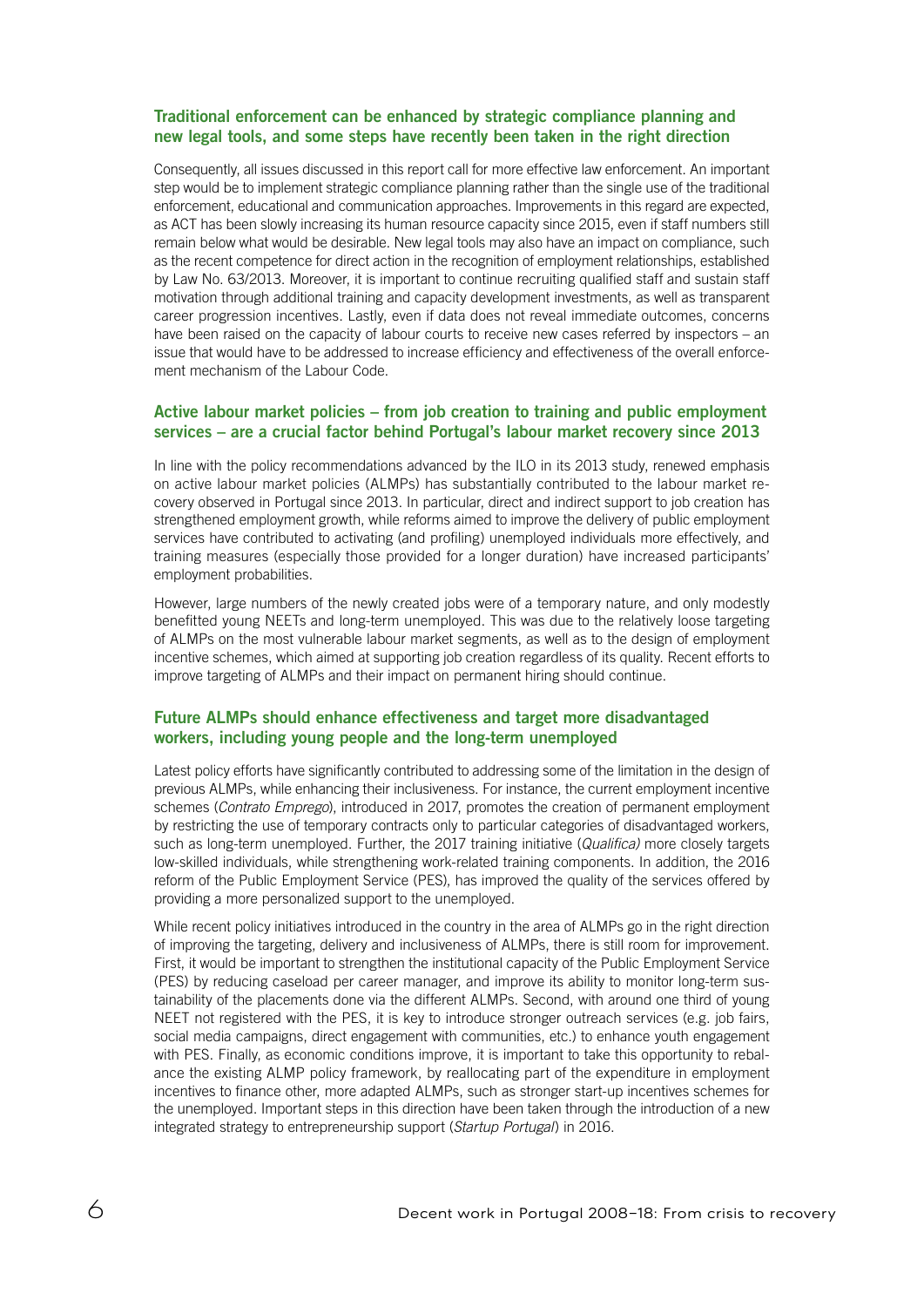#### The minimum wage, a key labour market intervention in Portugal, has helped reduce income inequality

While wages picked up before the crisis, they sharply fell during 2010–13 and levelled off just slightly above pre-crisis levels. Real average wages were about 3 per cent higher in 2016 than in 2007. Portugal had a similar labour share to other European countries until 2009, but saw a steep decline between 2009 and 2015 when labour productivity increased more rapidly than wages. Although the decline in the labour share bottomed out in 2015, it remains well below its level of the early 2000s, and also below the level of various other European countries, suggesting some possible scope for sustainable and carefully considered wage increases in the future. Meanwhile, average wages remain low in comparison to the EU (approx. €900, compared to €2,000 in the EU as a whole), explaining at least in part why so many of its young people have sought work in other countries. While inequality in Portugal is comparatively high, both wage and income inequality have declined in recent years. The decline in wage inequality can be explained by two simultaneous factors: the drop in the wages of the top 10 per cent during the last few years, as well as the increase in the wages of low-paid workers helped by Portugal's minimum wage policy.

The minimum wage is an important labour market intervention in Portugal, which has contributed to increasing the wages of low-paid workers and reducing wage inequality. Setting an adequate level of minimum wage has implications both for inequality and poverty. In Portugal, almost one-fifth of all wage earners earn about the minimum; another fifth of wage earners earn no more than 25 per cent more than the minimum. This demonstrates the important role of the minimum wage, which not only benefits young workers but also more experienced and older workers, as well as many women – who make up about 61 per cent of minimum wage earners. While the minimum wage is low in absolute terms compared to other European countries, it is relatively high compared to the median wage in Portugal, but relatively similar compared to the average wage, which is partially a reflection of relatively high, albeit declining income inequality. Considering these complexities, it would be important to regularly and rigorously monitor the effects of the minimum wage on employment, and particularly on youth employment.

#### Future policies should focus on closing the gender gap and boosting wages through education and skills enhancement

Statistics of the gender pay gap show that it has slightly decreased in the past decade, but remains high, with men earning approximately 19 per cent more than women. This gender pay gap has been attributed to a mix of factors, including the fact that women workers tend to work in firms and jobs that pay less, and to lack of equal access to top jobs – the so-called glass ceiling. Further measures could thus be taken to reduce the gender pay gap. Overcoming unequal pay across groups requires sustained effort at various levels and through a wide range of policy approaches, including combatting gender-based stereotypes about women's roles and aspirations, strengthening policies on maternity and paternity as well as parental leave, and advocacy for better sharing of family responsibilities. Equal pay at the enterprise level also requires job evaluation methods free from gender bias.

Sustained attention to access to education, and policies to increase the skills of the labour force – particularly those at the bottom of the distribution – would also contribute to higher wages. An important source of income inequality is the high incidence of unemployment of vulnerable populations and the resulting downward pressure on wages for low-skilled workers.

#### Social dialogue has been key to Portugal's successful recovery but the culture of collective bargaining must be revitalized to ensure inclusive growth

Commendably, social dialogue was heavily relied upon prior, during, and after the crisis period. While full consensus often proved elusive, social partners were consulted on most decisions. Where decisions were made unilaterally, or against interests of unions and/or employers, conflict and pushback resulted. The freezing of collective bargaining at sectoral level during the MoU period, however, ensured that this policy instrument could not be used by workers and employers to respond to the crisis.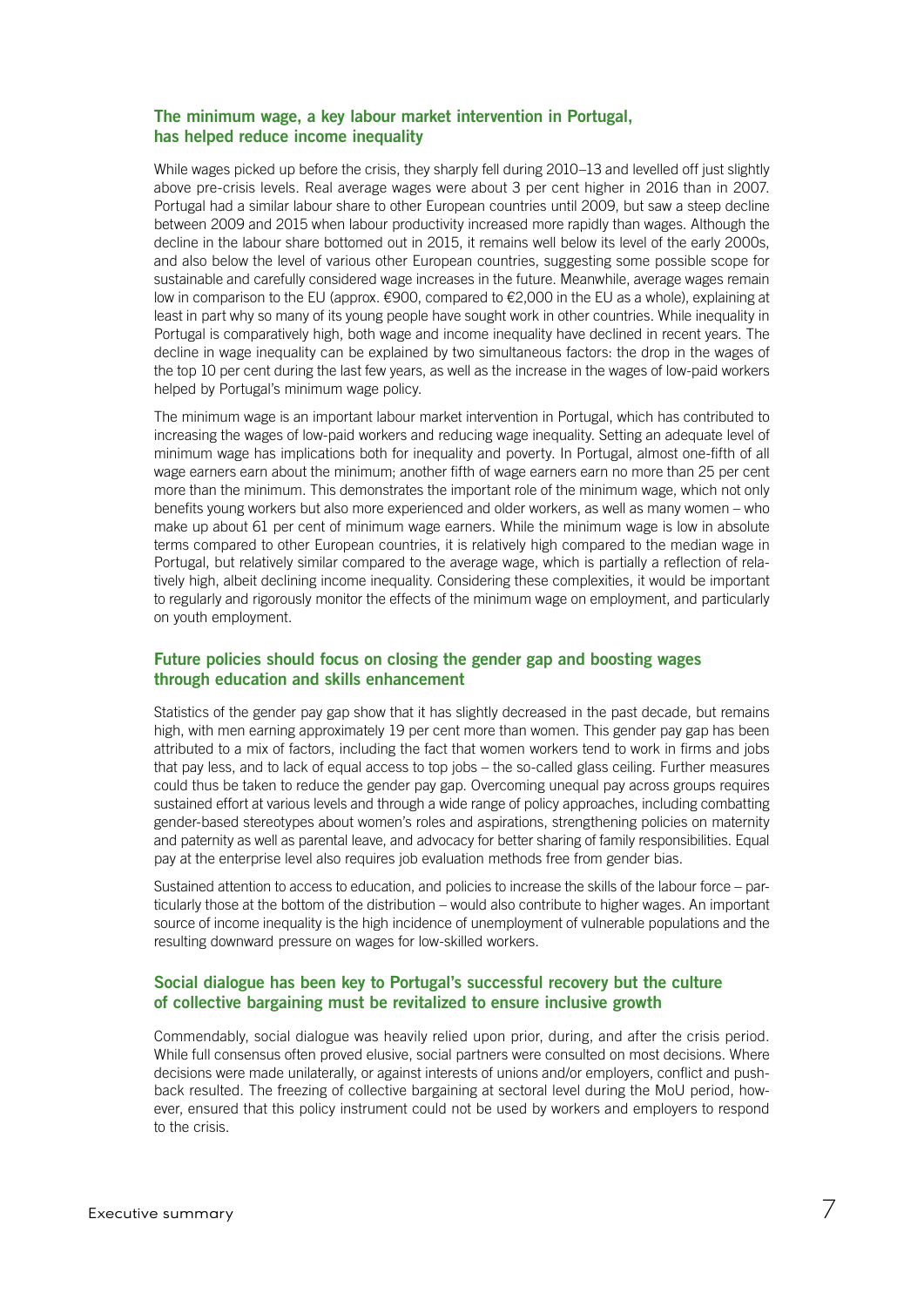Collective agreements generally continue to provide terms and conditions that are equal to or only slightly higher than legal minima, in particular with regard to wages. The content of most collective agreements, with some important recent exceptions, appears largely unchanged when comparing the pre- to post-crisis periods. This points to a need to revitalize the culture of bargaining, and to make agreements more dynamic and reflective of current labour market challenges, including subject areas beyond wages and working hours. The June 2018 tripartite agreement could mark an important milestone in rebuilding a stronger culture of collective bargaining.

The goal of the MoU and subsequent legislation to decentralize collective bargaining from the sectorial level to the enterprise level was not achieved. The predominance of sectorial level bargaining coupled with the use of extension mechanism results in high collective bargaining coverage (over 85 per cent in 2016), an outcome largely supported by unions and employers' organizations. However, relatively low union membership figures (less than 9 per cent in the private sector) may raise issues of representativeness and "free rider" problems (i.e. workers benefit from agreements without joining a union or paying union dues).

Changes in criteria for extensions of collective agreements since 2014 have had a positive effect on the number of agreements and number of workers covered, though neither has yet reached 2008 levels. The total number of new agreements dropped from 296 in 2008 to 94 in 2013, and has recovered to 208 in 2017, while total collective bargaining coverage by new agreements has swung from nearly 1.9 million workers to 241,000 workers, before increasing to 821,000. It is clear that the changes in legislation and extension criteria had a direct impact on the number of agreements and workers covered, even though the gap between pre- and post-crisis coverage remains large.

The extension of collective agreements is a key policy tool to promote collective bargaining and enhances its role in reducing inequality and fostering inclusiveness. Therefore, it would be desirable to maintain a system of extensions, while monitoring the impacts of the criteria adopted in June 2017.

Lastly, minimum wages have become an increasingly important influence on average levels of wages across the economy. Therefore, it should be explored how collective bargaining at different levels can be better used to link wages with productivity growth at both the sectoral and enterprise level. This can help to avoid a low wage trap, and instead lead to a virtuous cycle of increased productivity growth, leading to increased wage growth and domestic consumption, which, when combined with higher levels of skills and capital investment, leads in turn to higher productivity growth.

### About this report

The report is organized as follows. Chapter 1 focuses on economic trends and demand patterns. Chapter 2 examines developments in the labour market from the last decade till end 2017. Chapter 3 reviews legal and regulatory changes that were implemented as part of the 2011 adjustment programme agreed with the European Commission (EC), the European Central Bank (ECB) and the International Monetary Fund (IMF) – or in response to it – in the areas of employment protection and regulation of contracts, hours of work, and labour inspection. Chapter 4 provides an overview of recent reforms in the area of active labour market policies (ALMPs), discusses their effectiveness in improving labour market and social conditions, and proposes a number of policy options going forward. Chapter 5 examines trends in wages and looks at issues of inequality, poverty and the gender gap. Chapter 6 focuses on legal and policy changes in collective bargaining. Each chapter includes empirical and analytical findings and concludes by highlighting key challenges and policy considerations.